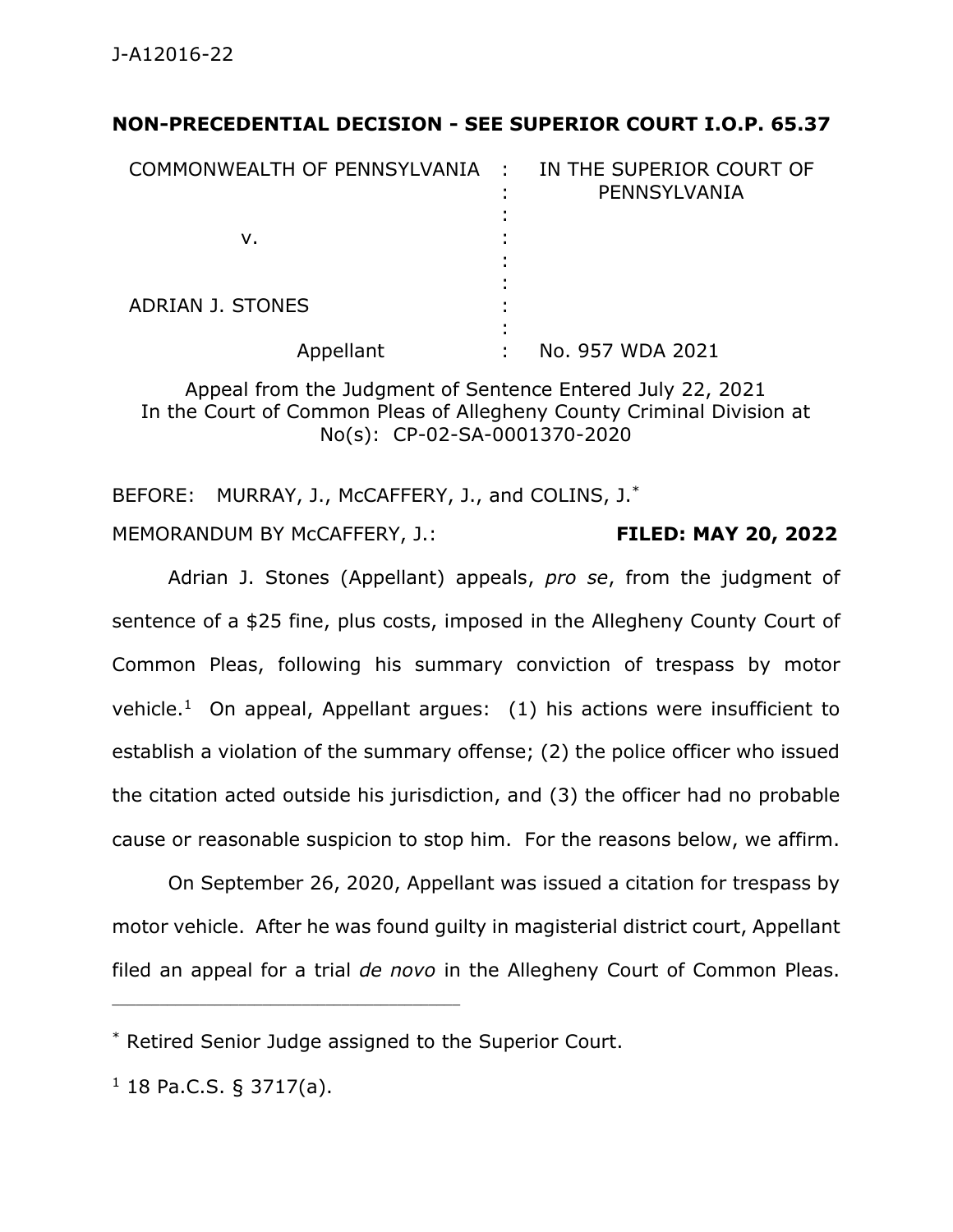The trial court summarized the testimony presented at Appellant's July 21,

2021, trial *de novo* as follows:

Officer Mark Slivka, of the North Versailles Police Department, testified that on the afternoon of September 26, 2020, he was patrolling property owned by the Norfolk Southern Railroad Company [(the Railroad)], when he saw [Appellant's box] truck drive into the railroad yard, past secured and gated areas, to an area where there are only railroad tracks and a roadway to the tracks. He issued [Appellant] a citation after learning from railroad personnel that [Appellant] was not authorized to be on the property. Special Agent Gabe Pediconi, a railroad police officer . . ., testified that only railroad-owned vehicles are permitted on railroad property, unless there is permission from a supervisor or manager, which had not been given to [Appellant]. [He further explained that because he was "quite a distance away" at the time Officer Slivka called him, he told the officer to "just cite [Appellant] for vehicle trespassing." N.T., 7/21/21, at 11-12).]

[Appellant] testified that his property abuts the railroad property and is thirty yards from where he was stopped. He explained that he uses the railroad property to get in and out of South Trafford, as do many other residents, as it is the only available route for oversized trucks.

Trial Ct. Op., 12/1/21, at 1-2. At the conclusion of trial, the court found

Appellant guilty and imposed a \$25 fine, plus costs. *See* N.T., 7/21/21, at

24. This timely appeal follows.<sup>2</sup>

\_\_\_\_\_\_\_\_\_\_\_\_\_\_\_\_\_\_\_\_\_\_\_\_\_\_\_\_\_\_\_\_\_\_\_\_\_\_\_\_\_\_\_\_

<sup>2</sup> On September 3, 2021, Appellant filed a Pa.R.A.P. 1925(b) concise statement of errors complained of on appeal in compliance with the trial court's prior directive. *See* Order, 8/18/21. We note, however, that the court issued an amended order that same day, September 3rd, providing Appellant with 21 days to file a Rule 1925(b) statement "after the transcripts are filed with the Department of Court Records." Amended Order, 9/3/21 (emphasis omitted). Appellant did not file a supplemental Rule 1925(b) statement. Thus, he is bound by the claims raised in his September 3rd statement.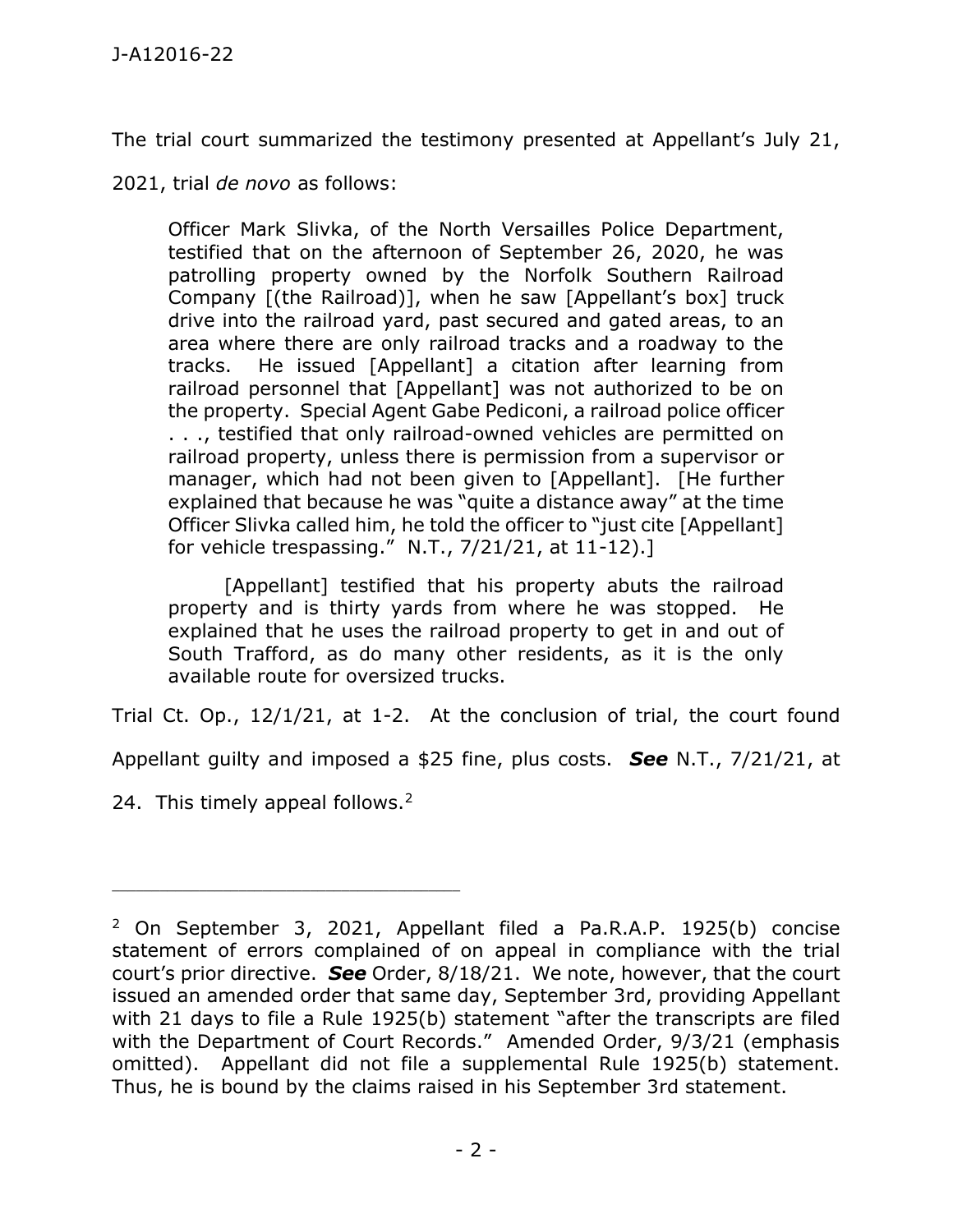Appellant purports to raise five issues on appeal:

- 1) Did the [trial court] base its order and finding of guilt for vehicular trespass on sufficient evidence that [Appellant] knowingly operated a motor vehicle on private real property in violation of 75 Pa.C.S.A. § 3717?
- 2) Did the [trial court] have sufficient evidence to find Appellant guilty of vehicular trespass under 75 Pa.C.S.A. § 3717(a) where the road or pathway in dispute is a public right-of-way provided for decades by [the Railroad] and otherwise has been used as an easement by necessity by residents living in South Trafford because a Railroad Company bridge prevents deliveries by oversized trucks from entering into and out of South Trafford?
- 3) Did the [trial court] err in finding [Appellant] guilty even though he did not operate a motor vehicle on clearly marked, barred or secured property when he was ticketed for vehicular trespass?
- 4) Did North Versailles police officer, Mark Slivka, act outside his jurisdiction by ticketing Appellant for vehicular trespass?
- 5) Was [Appellant] subject to [an] unconstitutional search and seizure, or otherwise did the Commonwealth prosecute [Appellant] for vagrancy or other laws that have been deemed unconstitutional?

Appellant's Brief at 3-6.

Appellant's first three issues — which he addresses together in his brief — challenge the sufficiency of the evidence supporting his conviction of trespass by motor vehicle. Appellant maintains the Railroad does not dispute the fact that "the roadway in question . . . has been used by the public for decades as a public right-of-way," and Special Agent Pediconi admitted he "would not be aware of all the deeds and rights-of-way that the Railroad . . . has made with other parties[.]" Appellant's Brief at 12, 14. Moreover,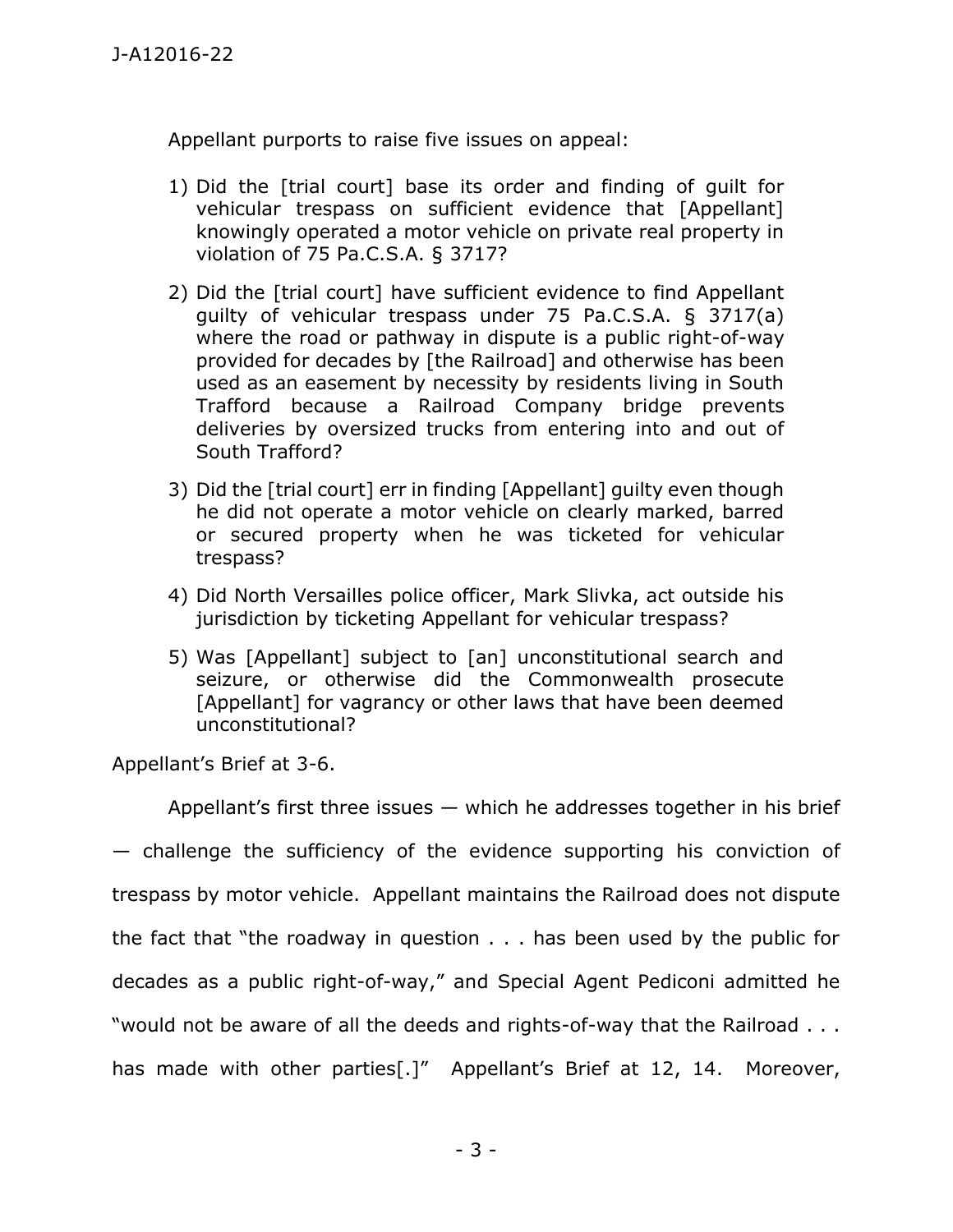Appellants insists that Stewart Street  $-$  which provides the "only means of ingress and egress into South Trafford" — passes under a "Railway bridge" that has a 12-foot clearance. *Id.* at 12. Thus, Appellant maintains, the height clearance of the bridge "prevent[s] deliveries and other commerce to the residents and public who live or work in South Trafford." *Id.* at 13. He argues that the Railroad has permitted use of the right-of-way because it would be "very costly" to rebuild the bridge. *Id.* Appellant further emphasizes as "significant" the fact that the roadway where he was ticketed is "not secured, gated or identified as a private road" and that he "posed no threat of criminal activity." *Id.* at 14.

Our review of the sufficiency of the evidence supporting a conviction of

a summary traffic offense is well-settled:

We view [the] evidence in a light most favorable to the Commonwealth, drawing all reasonable inferences in favor of the Commonwealth. The evidence need not preclude every possibility of innocence and the fact-finder is free to believe all, part, or none of the evidence presented. Only where the evidence is so weak and inconclusive that, as a matter of law, no probability of fact can be drawn from the combined circumstances[,] is a defendant entitled to relief. We do not re-weigh the evidence and substitute our judgment for that of the fact-finder. As the question of the sufficiency of the evidence is one of law, we consider the evidence *de novo*.

*Commonwealth v. Ford*, 141 A.3d 547, 552–53 (Pa. Super. 2016) (citations

and quotation marks omitted).

Appellant was convicted of violating Section 3717 of the Motor Vehicle

Code, which provides, in relevant part: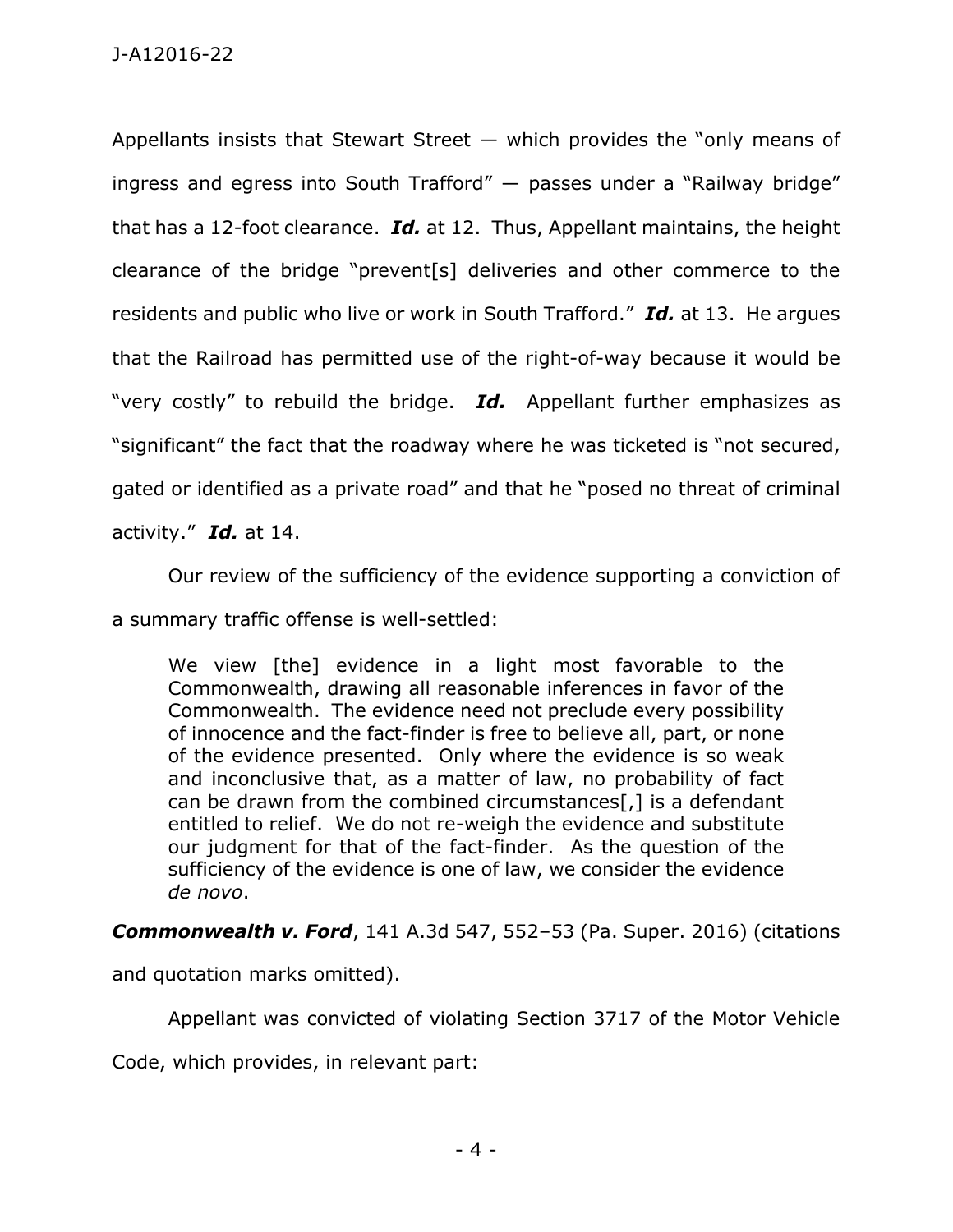It is unlawful for a person to knowingly operate a motor vehicle on private real property other than a private road or driveway without consent of the owner or lessor of the real property.

75 Pa.C.S. § 3717(a). Here, there is no dispute that Appellant was operating his motor vehicle on the day in question. What he challenges, however, is the court's determination that he knowingly did so without the consent of the owner.

In rejecting Appellant's claim, the trial court emphasized that Appellant presented no documentation supporting his averment that the roadway is "titled as a right-of-way in public records[.]" Trial Ct. Op. at 2-3. Furthermore, the court found that the fact Appellant, and purportedly other South Trafford residents, regularly use the road was not a defense. *Id.* at 3. Nor did the court find significant the fact that the road contained no signage designating it as a private roadway, or any barriers blocking public access. *Id.* Indeed, the trial court concluded:

[Appellant] did not have the consent of [the Railroad] to drive on its property. Further, he knew he was driving on railroad property, and admitted doing so regularly.

Id. The court found these facts sufficient to support the verdict. We agree. Special Agent Pediconi testified that "[o]nly railroad-owned vehicles are allowed to be on railroad property unless there's permission from a supervisor or manager[.]" N.T. at 12. He testified that Appellant was not a railroad employee and had no permission to drive on the roadway. *Id.* Further, Special Agent Pediconi specifically denied Appellant's claim that the residents of South Trafford had an agreement with the Railroad to use the roadway: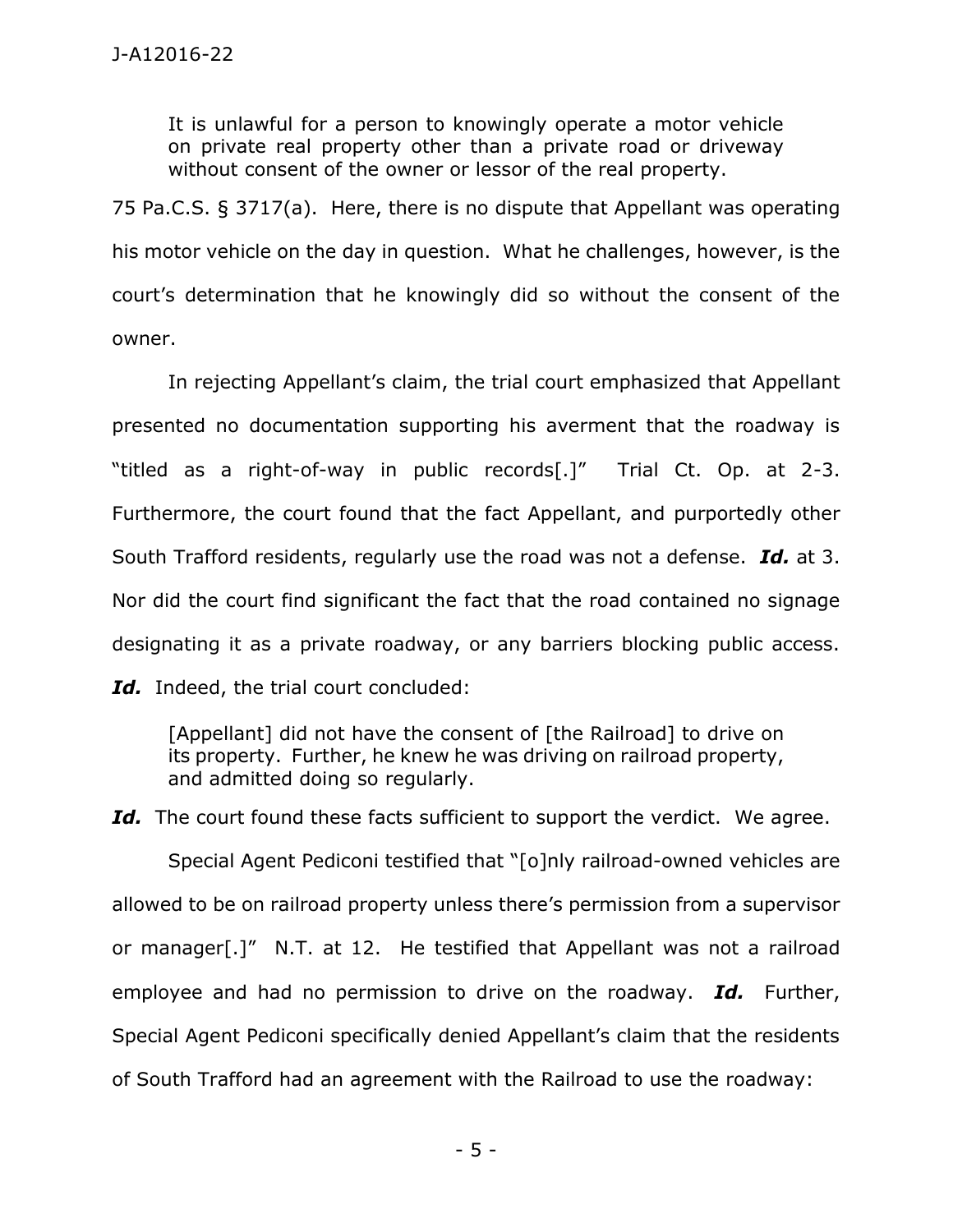[T]here are no agreements. It does not exist. It doesn't stand. That's the wishes of the community to use it as an egress. They have their own driveway to their house. The property abuts up against many properties across the three states I work in. If they choose to use it, that's their risk of getting caught. . . .

## *Id.* at 23.

Appellant conceded he had no explicit agreement with the Railroad permitting him to use the roadway in question. Indeed, when asked if he had any "type of easement agreement[,]" Appellant replied, "I don't think anyone has one" and confirmed he had no "legal documents from the railroad[.]" N.T. at 18-19. Further, when confronted with the fact that he had no "agreement" with the Railroad to drive on its private roadway, Appellant simply stated, "Neither do any of the other residents of South Trafford." *Id.* at 20. Thus, Appellant rests his argument on the fact that South Trafford residents have used the roadway in the past, and not upon any consent provided by the Railroad. Accordingly, we agree with the conclusion of the trial court that the evidence established beyond a reasonable doubt that Appellant "knowingly operate[d] a motor vehicle on private real property [owned by the Railroad] without consent" of the Railroad." *See* 75 Pa.C.S. § 3717(a). Thus, his first claim fails.

Next, Appellant contends North Versailles Police Officer Slivka "acted outside his jurisdiction by ticketing [Appellant] for vehicular trespass." Appellant's Brief at 15. He maintains the trial transcript clearly demonstrates Officer Slivka was "policing on behalf of the Railway Company" when he issued the citation at the directive of Special Agent Pediconi. *Id.* at 15-16.

- 6 -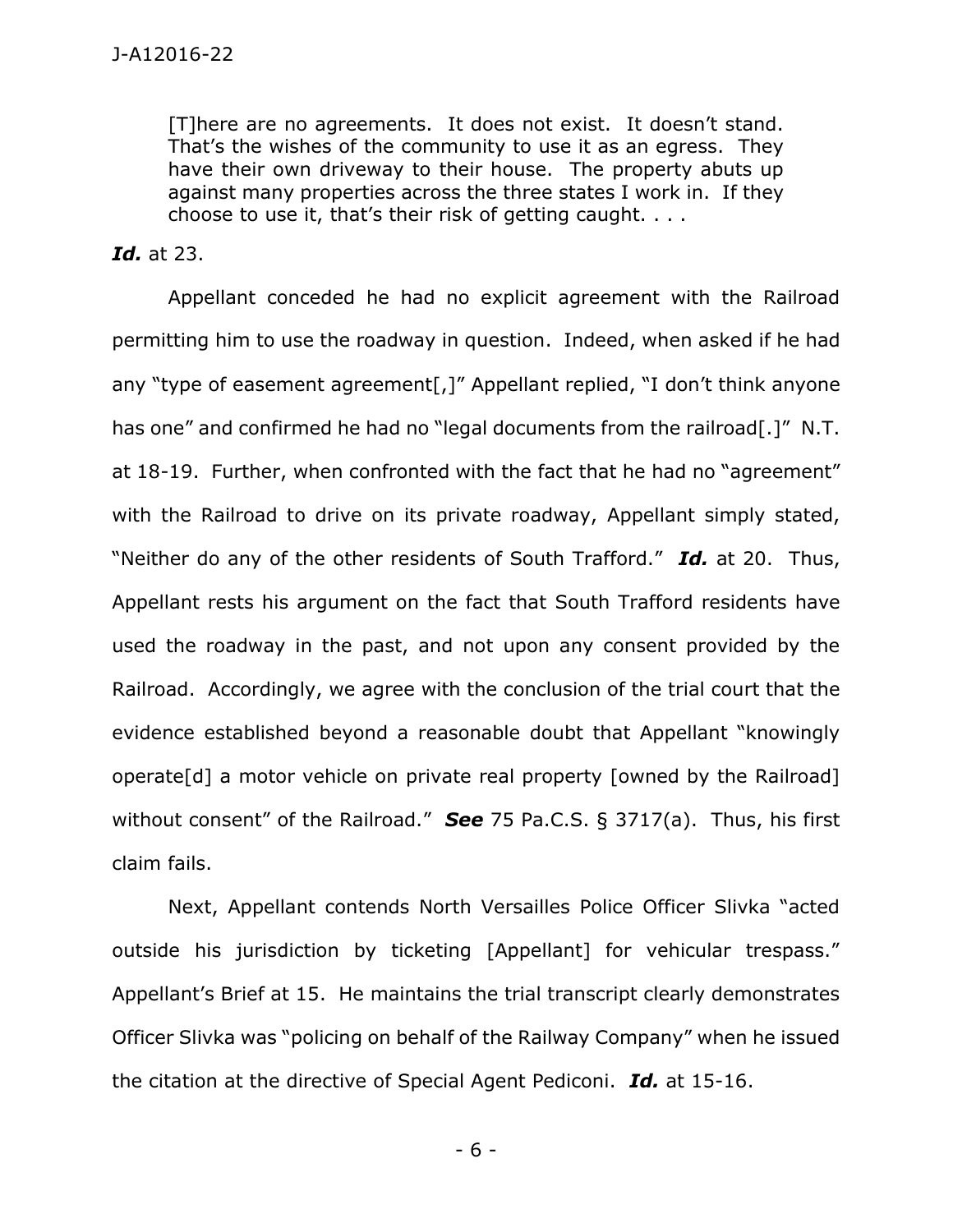The trial court found this claim waived because Appellant did not raise it below. Trial Ct. Op. at 3 n.2. We agree. *See* Pa.R.A.P. 302(a) ("Issues not raised in the trial court are waived and cannot be raised for the first time on appeal.").

Nevertheless, we note that Appellant's jurisdictional argument misses the mark. Officer Slivka testified that the railroad police — particularly Special Agent Pediconi  $-$  have the "same jurisdiction in [their] town." N.T. at 6. Appellant does not dispute the fact that the roadway is located within North Versailles Township. Rather, he asserts the officer was "policing on behalf" of the Railroad. Appellant's Brief at 15. He misconstrues the testimony. Officer Slivka explained he was patrolling the Railroad property because they "have problems" with illegal dumping in that area. N.T. at 5, 9. After observing Appellant's truck on the private roadway, he contacted Special Agent Pediconi to determine whether Appellant had permission to use the roadway. When the agent confirmed Appellant did not have such permission, Officer Slivka acted within his proper authority by citing Appellant for a summary offense that he witnessed within North Versailles Township.

Lastly, Appellant argues Officer Slivka did not have "probable cause or reasonable suspicion to detain" him. Appellant's Brief at 17. He emphasizes that the officer observed him drive his truck past the secured area, and "made no effort to determine if [the] area along the railroad tracks was subject to a right-of-way." *Id.* Moreover, Appellant insists a reasonable person would not believe he "had committed, was committing, or was about to commit a crime."

- 7 -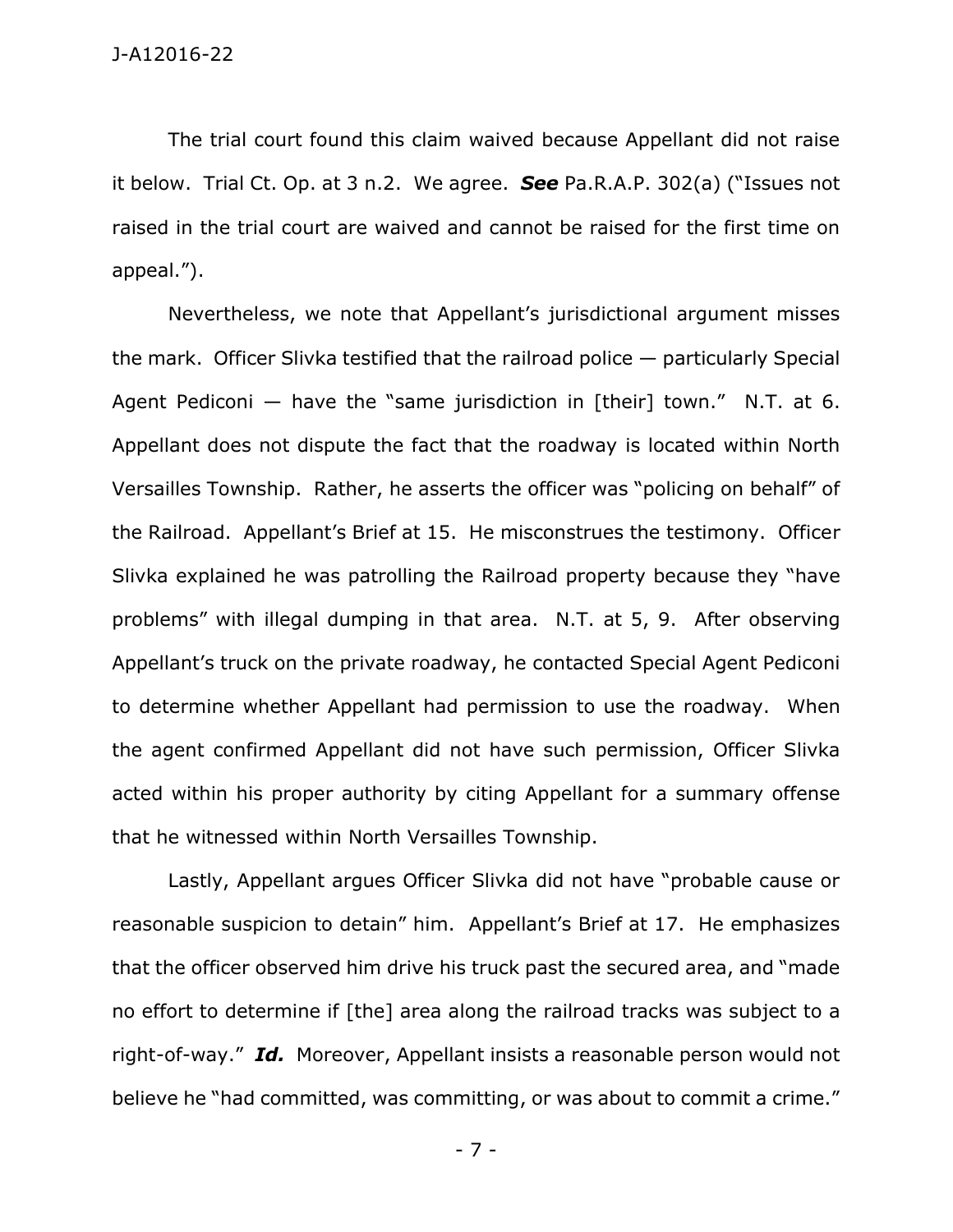*Id.* Thus, he contends he was subject to an unlawful *Terry*<sup>3</sup> stop. *Id.* at 16-

17.

Appellant misunderstands the law surrounding traffic stops.<sup>4</sup> As our Supreme Court explained in *Commonwealth v. Chase*, 960 A.2d 108 (Pa. 2008):

The Fourth Amendment to the United States Constitution protects the people from unreasonable searches and seizures. A vehicle stop constitutes a seizure under the Fourth Amendment. The key question in determining if a seizure is constitutional under the Fourth Amendment is if it is reasonable.

A warrantless seizure is presumptively unreasonable under the Fourth Amendment, subject to a few specifically established, well-delineated exceptions. One exception allows police to briefly detain individuals for an investigation, maintain the *status quo,* and if appropriate, conduct a frisk for weapons when there is reasonable suspicion that criminal activity is afoot. **The Fourth Amendment does not prevent police from stopping and questioning motorists when they witness or suspect a violation of traffic laws, even if it is a minor offense.**

Id. at 112-13 (citations and footnote omitted).

Here, Officer Slivka testified that before he stopped Appellant's truck —

which he suspected was not a Railroad-owned vehicle  $-$  he "ran the

registration plates, which came back as a Trafford address." N.T. at 6. He

then stopped Appellant, who was unable to provide the officer with any

<sup>3</sup> *Terry v. Ohio*, 392 U.S. 1 (1968).

<sup>4</sup> The fact that Appellant is proceeding *pro se* "confers [upon him] no special benefit[.]" *Commonwealth v. Vurimindi*, 200 A.3d 1031, 1037 (Pa. Super. 2018) (citation omitted). "To the contrary, any person choosing to represent himself in a legal proceeding must, to a reasonable extent, assume that his lack of expertise and legal training will be his undoing." *Id.* (citation omitted).